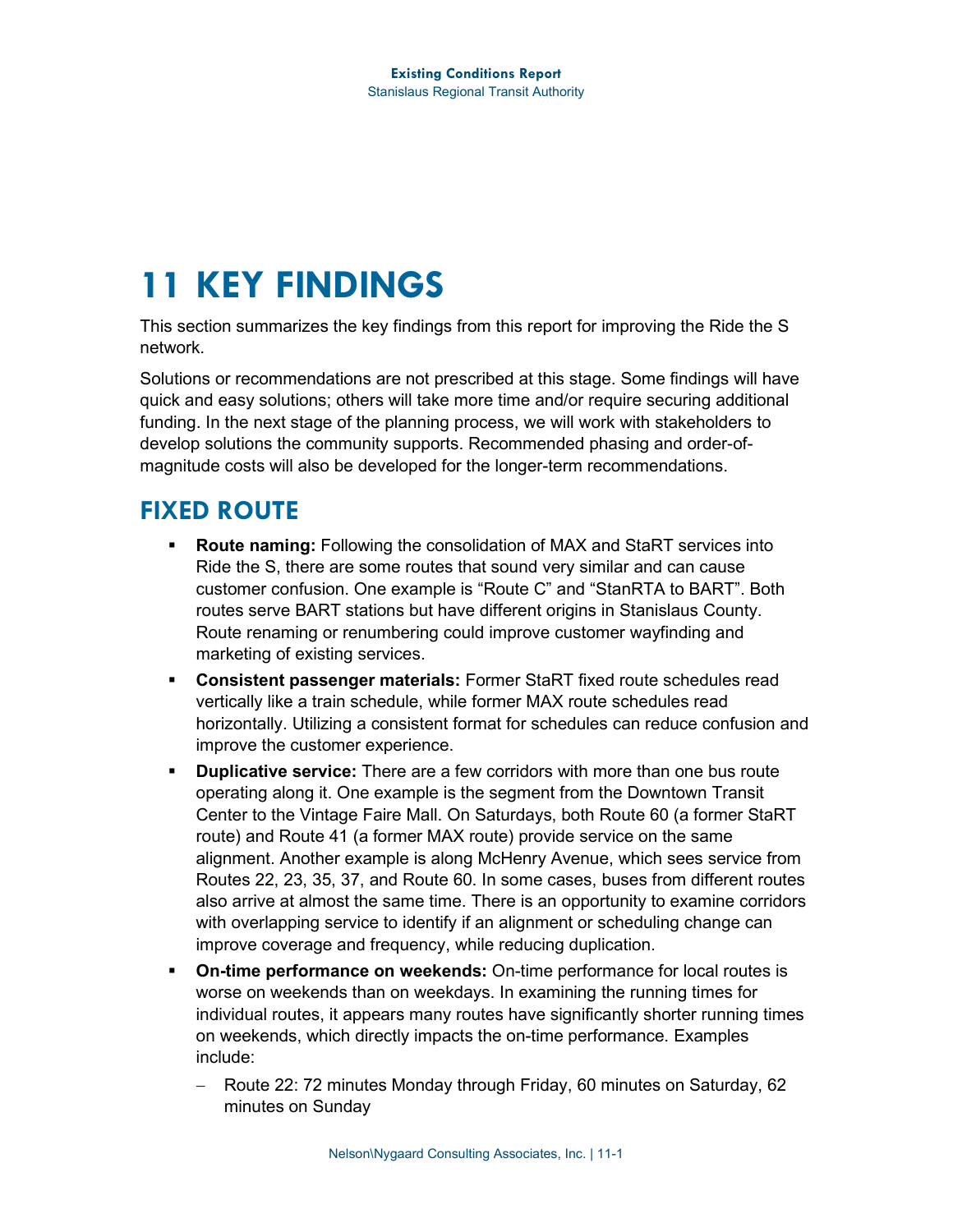- − Route 23, 90 minutes Monday through Saturday, 60 minutes on Sunday
- − Route 25: 134 minutes Monday through Saturday, 118 minutes on Sunday
- − Route 31: 75 minutes Monday through Saturday, 61 minutes on Sunday
- **Big one-way loops:** Large loops are inconvenient from a passenger experience as all passengers utilizing a stop on the loop must ride through the entire loop to complete their trip. There are several routes with large loops that could be opportunities for alignment changes to reduce the size of the loop, including: Routes 21, 26, 28, 29, 32, 33 and 61
- **Schedules for routes with loops:** Timepoints on schedules are meant to help people estimate when a bus should arrive. However, on a handful of routes, the schedules are unclear about what happens after the bus gets to the loop. As the schedules are currently written, it is unclear if the bus has a layover in the loop as the timepoints are not consistent in both directions.

As an example, Route 23's last timepoint on the outbound schedule is marker E. However, the first timepoint of the inbound schedule is marker D and skips from D to C (there is no marker E). It is unclear to passengers if marker E is served in the inbound direction and if so, what time they should be at the stop. There are other routes with this a similar issue including: Routes 23, 32, 44, and 61.

- **Consistent alignments:** Having clear, consistent alignments makes the system easy for riders to use, especially those that are new riders. Routes that have different alignments on different days of the week or unclear alignments on a map can confuse riders. Examples include:
	- − Routes 40 and 60 having different alignments on Saturdays
	- − Route 44: In the direction of Blaker/Hackett, there is a deviation from Hatch Road between Central Avenue and Moffett Road that is shown as a couple of dashed lines on the printed schedules but there is no notation of what the dashed line means and when the deviation takes place
- **Service to Ceres Walmart:** A new Walmart recently opened in Ceres that is currently served by Route 15, but with infrequent weekday and Saturday service (service every 90 to 105 minutes). Like other Walmarts, this location will generate lots of shopping trips and provide employment opportunities for members of the community. There is the opportunity to improve service on Route 15 and potentially adjust service so one or more routes can layover at the Walmart.
- **Routes with low ridership:** Ride the S has several low ridership routes. Each of these presents opportunities for alignment, scheduling, or other changes which can improve the utilization of these routes. Low ridership routes include:
	- − Route 35, which has less than 1 average boarding on each trip in both directions
	- − Routes 24 and 28, which primarily serve schools but operate all day service with low ridership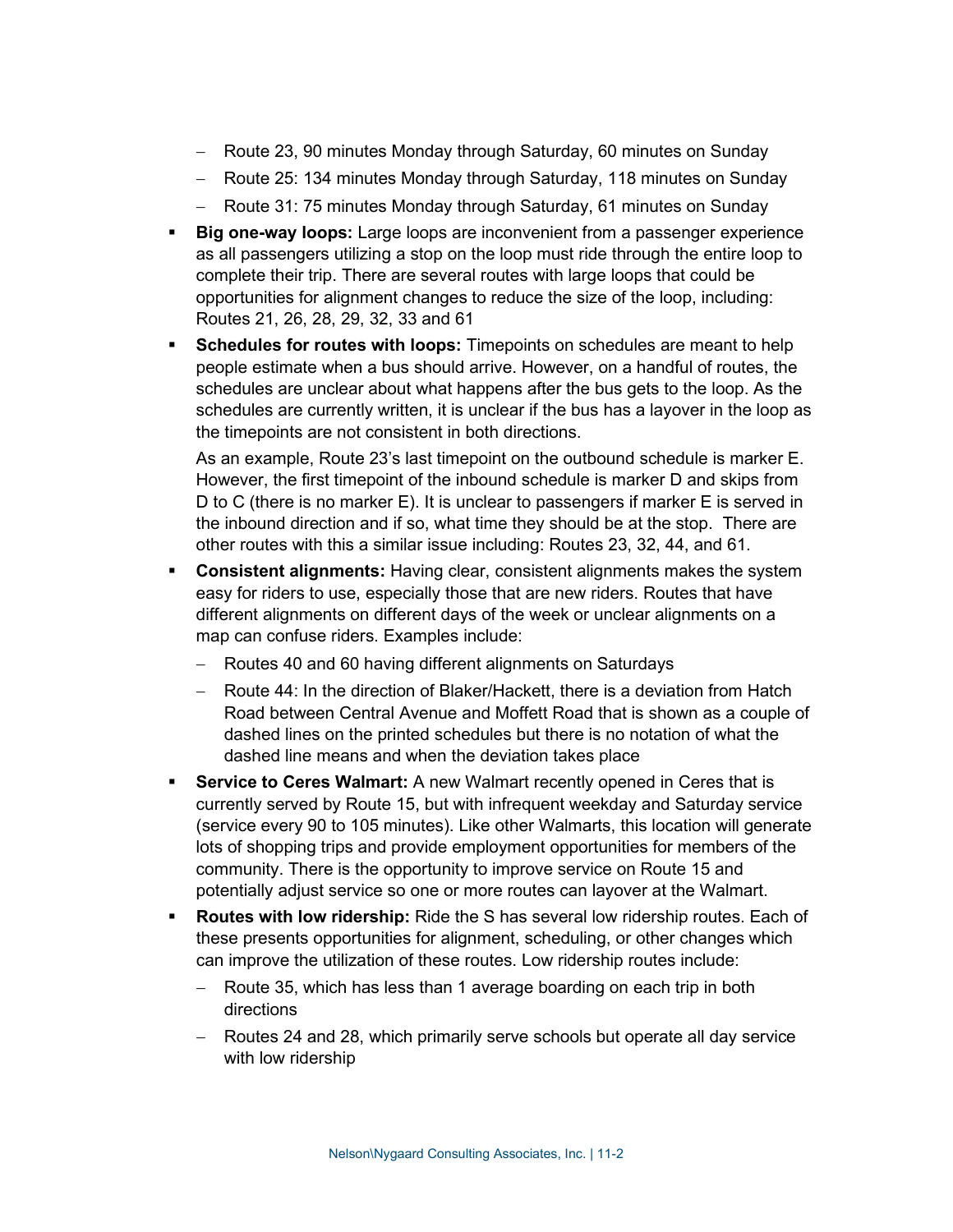## **FLEXIBLE SERVICES**

- **Overlapping services:** A lot of the flexible service areas overlap with each other, which is not only confusing for riders but also can potentially require more resources than are needed. There is an opportunity to examine changes to the service areas to reduce overlap and customer confusion.
- **Limited window for shuttle pickups:** The published shuttle schedules set precise times when the shuttle must depart for intercity service. There is very little time allocated for pickups and drop-offs, which inherently may be suppressing demand. In the next phase of the project, we will analyze trip denial data for all flexible services to determine the level of suppressed demand.
- **Trip requests being honored outside of designated zones:** Analyzing the origin-destination data reveals that trip requests are being honored for destinations outside the designated zones. Trips outside of a designated zone erodes credibility of the boundaries and introduces inefficiencies and higher costs for operating the service. As an example, the Newman Dial-A-Ride provides service between Gustine and Crows Landing; however, many trips take place between Newman and Patterson. The circumstances behind these trip requests need to be examined to determine if the boundaries need to be changed or changes need to be made to the suite of services provided in an area.
- **High cancellation rates:** Almost all of the flexible services have a cancellation rate of 15% or higher. Cancelled trips degrade service for passengers who are already on the vehicle, while also introducing inefficiencies in the service and driving up costs for providing the service. The root cause of these high cancellation rates should be investigated further, and corrective action taken where appropriate.
- **Route 35:** Route 35 has an operating model that is unlike any of the other services Ride the S operates. The combination of being partially a Dial-A-Ride service and partially a deviated fixed route, coupled with the limited hours of operation, may explain its low ridership. There is an opportunity to adjust this service to reduce customer confusion and increase ridership.

#### **PARATRANSIT**

- **Prep work for new paratransit provider:** Previously, MAX, StaRT, and Turlock Transit had the same contractor who operated paratransit service. Following the merger, Ride the S brought in a new contractor to operate the paratransit service. There are currently unresolved questions on how transfers should take place between Ride the S and Turlock Transit, including which agency individuals should be booking their trip with and what the transfer policy will be. A formal policy should be developed to help clarify these operational procedures.
- **Possible errors in the membership list:** In reviewing the list of persons eligible for paratransit service, some possible issues were identified that may need to be corrected. They include: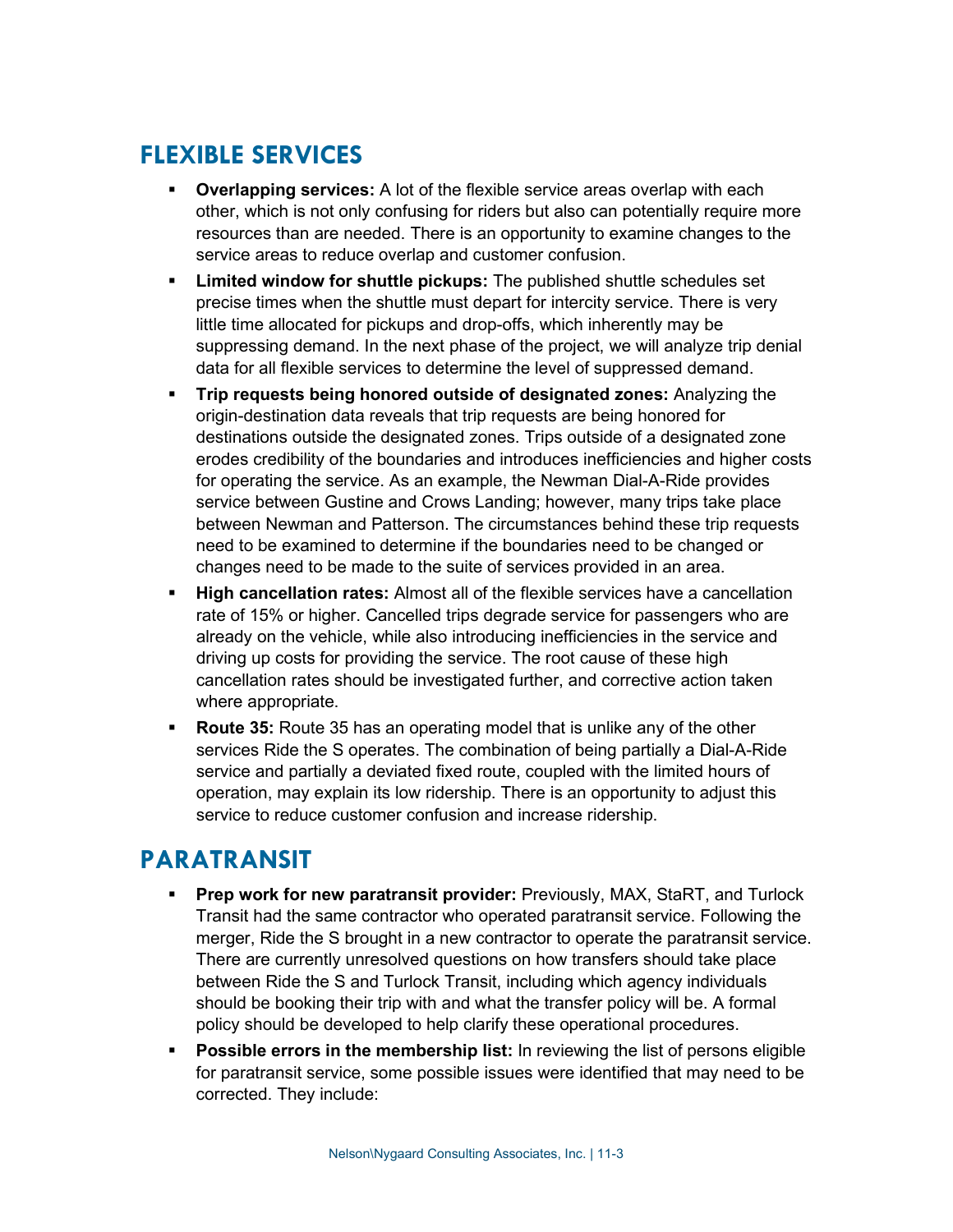- − There are individuals on the eligibility list who have expired memberships
- − There are individuals who have memberships expiring in 2050, which is past any renewal period currently available
- **Rider guide updates needed:** A rider guide which explains how to ride MAX's paratransit service is available online but only explains how to ride the former MAX paratransit service. The rider guide should be updated to include new branding and information on the new Ride the S system. This rider guide can also be used to clarify the confusion surrounding what the required fare is.

#### **FLEET AND FACILITIES**

- **Zero emissions vehicle plan:** Ride the S does not currently have a Zero Emissions Vehicle Plan. Regardless of whether the agency decides to choose electric or hydrogen vehicles, significant planning will be required to meet the 2029 deadline, which requires all new bus purchases to be zero emissions. This planning effort will also need to consider facility needs as current facilities do not have the space to handle charging stations for electric vehicles.
- **Vehicle capacities in fleet inventory:** Ride the S's fleet roster does not include seating and standing capacities for each vehicle type. This lack of information will hinder any efforts to reallocate vehicles to different routes to better meet demand. It is possible that the HASTUS scheduling software may already have this information which can be exported and added to the fleet inventory.
- **Revenue vs. non-revenue vehicles in fleet inventory:** In addition to missing vehicle capacities, the fleet inventory does not denote whether a vehicle is a revenue vehicles or non-revenue vehicle. If non-revenue vehicles are not included in the replacement schedule, fleet needs may not be fully represented.
- **Bus stop inventory:** The most complete bus stop inventory comes from the GTFS feed. The placement of a stop on a block (nearside, farside, midblock) is couched in a field called "bus stop location." This is also where the route direction is hidden. Changes are suggested to the inventory to make it easier to verify and filter information.
- **Customer experience at bus stops:** As a byproduct of the merger between StaRT and MAX, Ride the S now has bus stops with different signage, branding, and amenities. Updating relevant signage and refreshing the branding at bus stops should be prioritized to ensure a consistent customer experience.
- **Bus stop optimization and investment plan:** In addition to providing a consistent customer experience at bus stops, there is an opportunity to look at bus stop spacing, and amenities provided at stops. Closely spaced stops slow down service and could be potentially removed to improve speed and service reliability. In terms of bus stop amenities, Ride the S currently does not have an official policy on installing amenities. Codifying a policy would help the agency be methodical and consistent in its installation of amenities in its service area. Both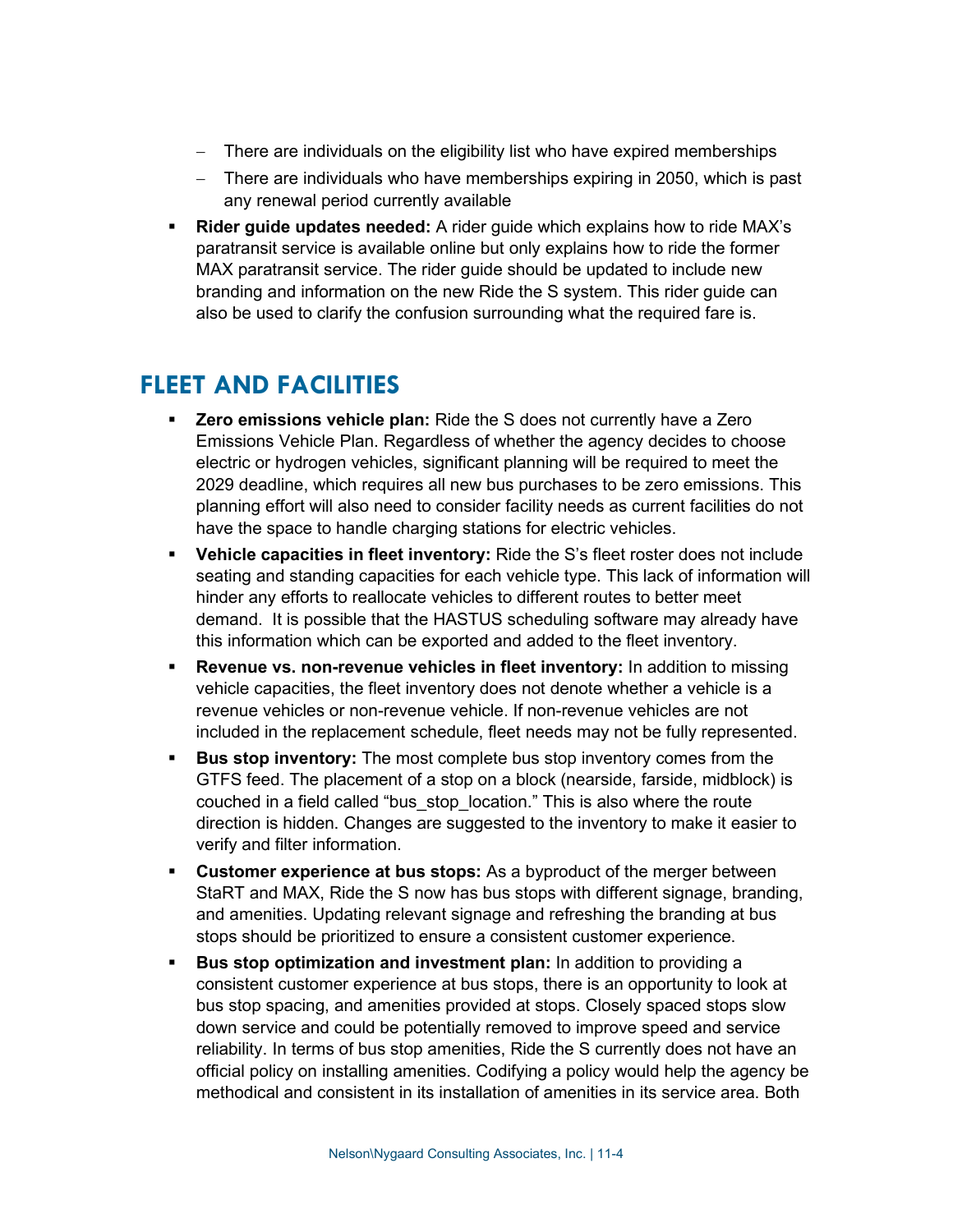bus stop spacing and installation of amenities could be accomplished with a bus stop optimization and investment study.

 **Partnerships:** Vintage Faire Mall is a major trip generator and network connection point. As currently scheduled, the routes are moved during the holiday shopping season because of the traffic volume and for safety purposes. Ride the S and Vintage Faire Mall do not currently have a Memorandum of Understanding for service changes during the holidays, and there is an opportunity to consider alternatives to routing at the mall to be functional all year.

## **FARES**

 **Confusion with new fare structure:** The implementation of the new fare structure brought unintended confusion among riders who had used a Dial-A-Ride service under the former providers MAX and StaRT. The primary issue has been around who pays a reduced rate and who pays a paratransit fare. From a rider perspective, the difference between a reduced fare and a paratransit fare may feel like semantics. Dial-A-Rides and shuttles are open to registered paratransit riders and general public riders, but paratransit fares are higher.

## **OTHER**

- **Consistency of service hours:** Prior to the merger, StaRT and MAX both had different hours of operation across their various modes. Both agencies also observed different holidays. Following the merger, Ride the S kept these legacy hours of operation. However, these discrepancies must be addressed, and a set of observed holidays needs to be agreed upon.
- **Website updates:** Merging StaRT and MAX into a single system has not been without its challenges. The MAX website is getting an update to serve as the new webpage for Ride the S, but there are still updates that need to be made to improve consistency and reduce confusion. Examples include an updated system map, as well as a more streamlined flow requiring fewer clicks to access key information.
- **Performance monitoring and reporting:** This document included performance and productivity metrics from quantitative data sources from the former providers, MAX and StaRT. Some data sets needed extensive cleaning and manipulation to get it into a usable format for service planning. Going forward as one agency, data collection will be easier as the number of systems will be streamlined. However, this is a time to think through what data is being collected, what its purpose is, and how it can be formatted to reduce the amount of time needed to process the data for service planning work. Doing this will also help ensure more regular monitoring of the system so that service changes or policies can be done more easily with the available data.
- **Knowing who is riding:** There is no recent survey data about who is riding any of Ride the S's services. A survey effort should be considered to gather this information as service planning is difficult without it. If a survey is administered,